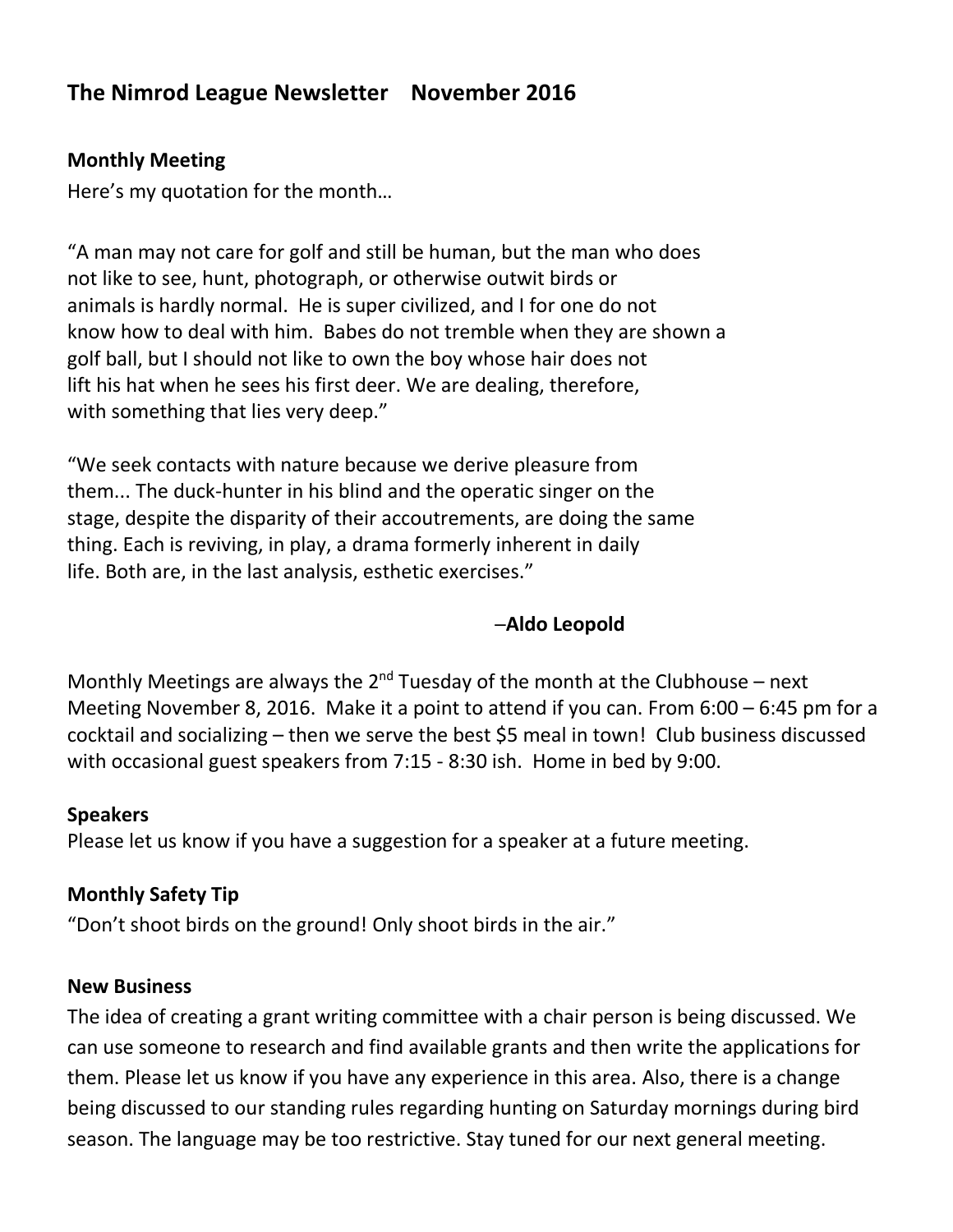# **Membership**

Paul Fraser and Dave Fillow report that we have received several membership applications with checks and signed waivers. They are Mark Kent, Derek Briarly, and Ken Werme, all from Holden, Tyler Kroznowski of Worcester, and Philip Seyanek of Princeton. They were approved by the E board and will be voted on by the membership at the next general meeting.

# **Board of Trustees**

Scheduling meetings was discussed. A date in early December is being considered. An exact date is yet to be determined.

# **Trap/Skeet**

**Upcoming Event!** Sunday, November 6, Nimrod will hold a Turkey Shoot. Raffle tickets are available. Please see Paul Fraser or Dave Fillow for tickets! Join us for Trap and Skeet and enjoy a Sunday of shooting at Nimrod.

Trap and Skeet is every Thursday night. We encourage everyone to come out on Thursday evenings for a night of shooting and fellowship.

### **Kitchen**

Cindy Smith volunteered to cook for our general meeting on November 8<sup>th</sup>. Thanks Cindy! We are still looking for donations for our game dinner. If you have any game, leave it in the refrigerator and call Bruce at (508) 853-1589. He will vacuum package it for the freezer to prevent freezer burn and keep it fresh for our dinner. Thanks! **Upcoming Event:** Game Dinner on May 20, 2017

### **Rifle Range**

Tom Wiegand reports the new shooting benches have been stored for the winter. There will be a staining party in the spring. The final report on our 2016 NRA grant was submitted. Tina Gianos is preparing another application for 2017 to be submitted by the November 1 deadline. The plans for our new pavilion at the Rifle Range are complete as the renovation of the range continues. We soon will have both the pistol and rifle range shooting in the same direction. This is a key safety measure that the club needs to make. Take a look at the plans when you get a chance. We will see many changes and improvements soon! The range will be closed May 13-14, 2017 for the Archery IBO Shoot.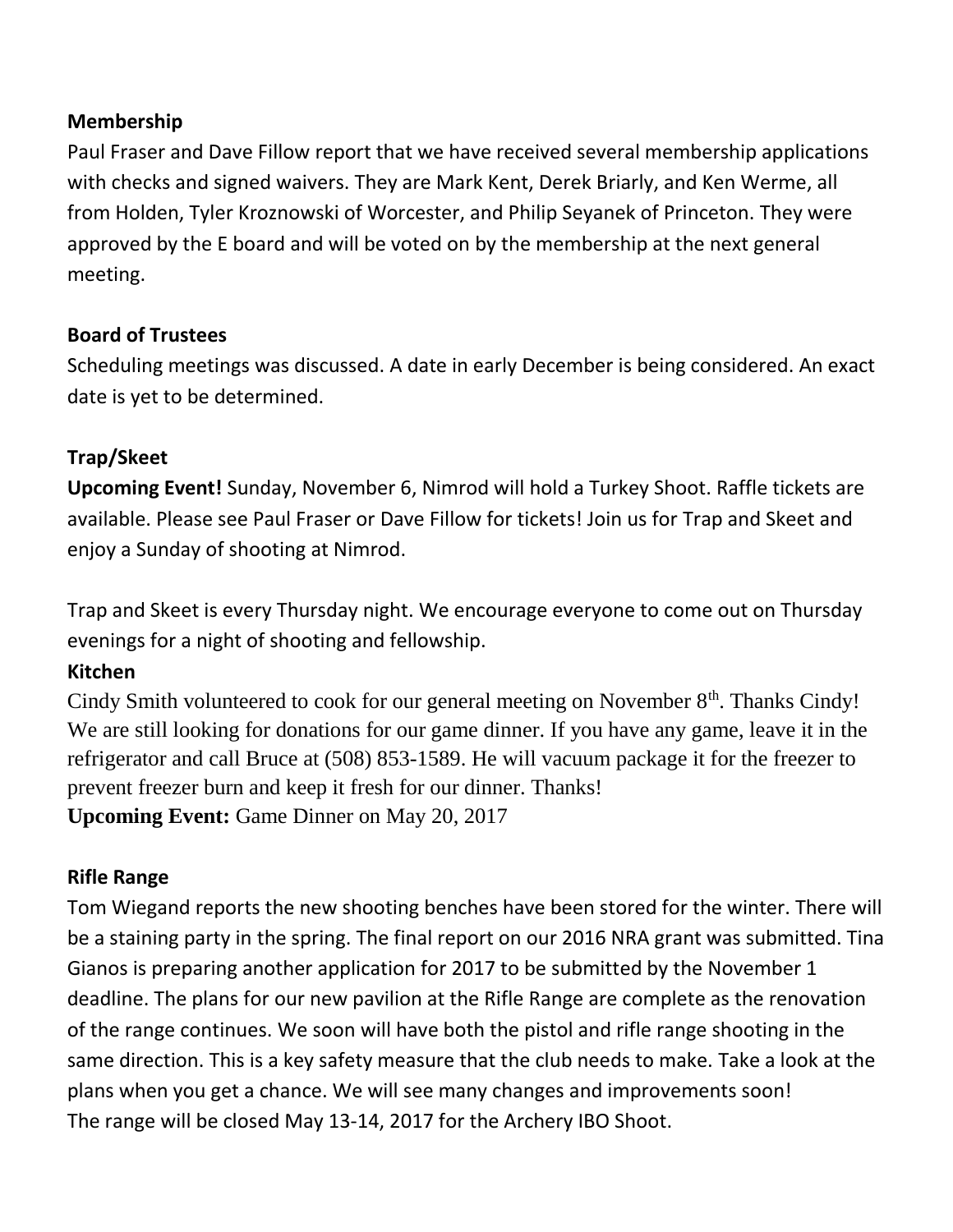#### **House**

Security of the club was discussed by the E Board. Video surveillance equipment will be purchased in an effort to keep our property more secure. There was a lengthy discussion regarding technology and the degree of investment to make now. Wireless using WiFi was discussed along with the pace of adopting new technology. As we all know, the latest and the greatest can be obsolete within 6 months. The other factor that arises is cost. A level of sophistication can be very expensive when it first becomes available, but the price drops significantly with time.

# **Executive Board**

This month's meeting was a lengthy affair with many topics of discussion. Our membership can be very proud of the board and the time and effort that is made by everyone to keep our club running smoothly.

### **Grounds**

Equipment maintenance was reported on by Neal Whitehead. Rick Longbottom was awarded the snow removal contract. We are ready for the winter.

### **Finance**

The market fluctuates as we all know. Smart investors stay the course.

### **Bar**

All is well.

### **Birds**

Our Youth Bird Hunt was a success. There were many smiling young hunters who didn't want to leave our grounds they were having so much fun! Kudos to Kevin Chviruk and everyone who made the day a success.

**Upcoming Events:** Sunday, November 13 and Sunday November 27, Nimrod will hold Special Bird Hunts. The fee is \$100.00 for a day of fine shooting and dog work. Contact Kevin for details.